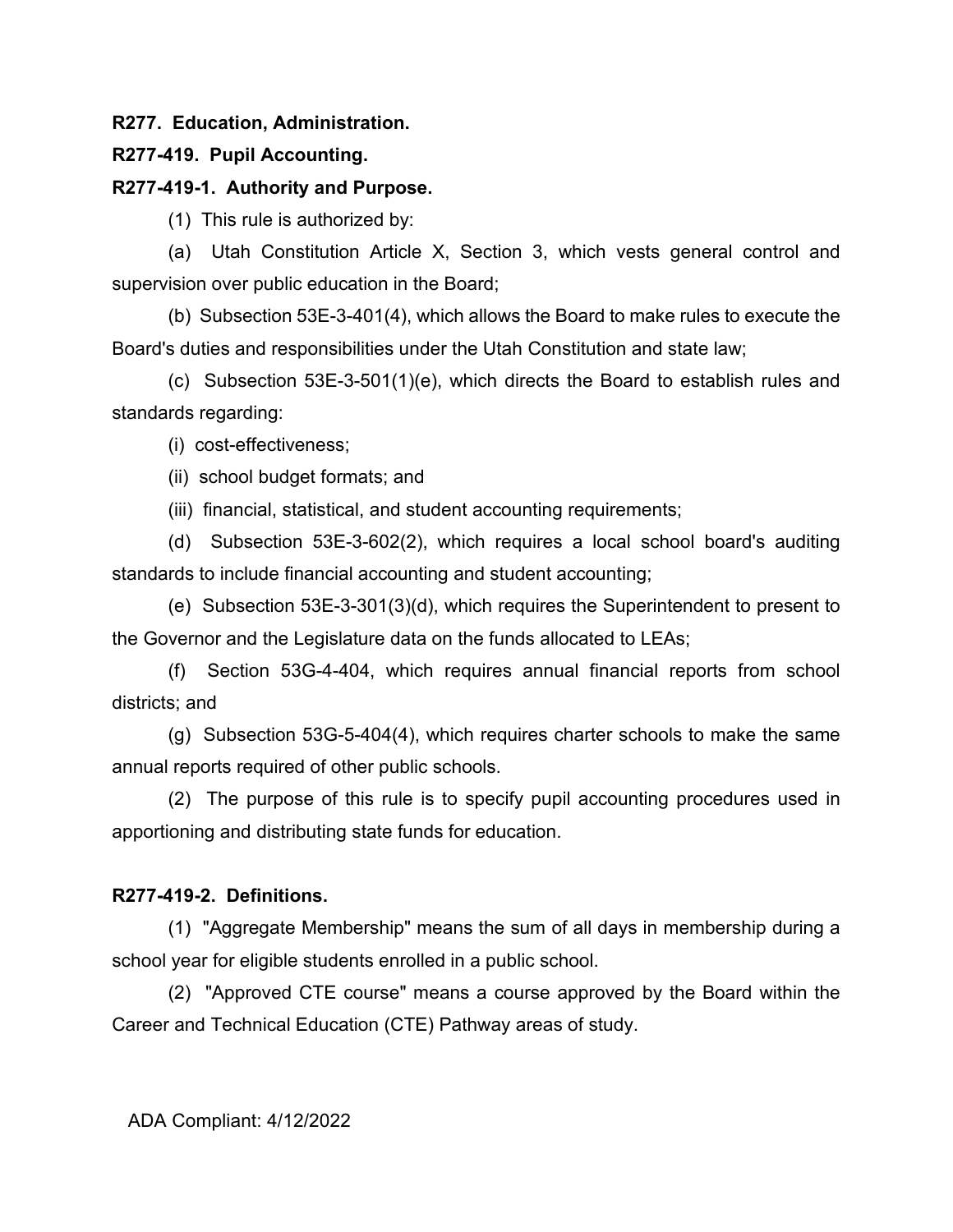(3) "Attendance validated program" means a program within an LEA that consists of eligible, enrolled public school students who physically attend school in a brick and mortar school.

(4) "Blended learning program" means a formal education program under the direction of an LEA in which a student learns through an integrated experience that is in part:

(a) through online learning, with an element of student control over time, place, path, or pace; and

(b) in a supervised brick and mortar school away from home.

(5) "Brick and mortar school" means a school where classes are conducted in a physical school building.

(6) "Data Clearinghouse" means the electronic data collection system used by the Superintendent to collect information required by law from LEAs about individual students at certain points throughout the school year to support the allocation of funds and accountability reporting.

(7) "Educational services" means providing learning opportunities and services designed to support a student to be prepared to succeed and lead by having the knowledge and skills to learn, engage civically, and lead meaningful lives, including by providing:

- (a) high quality instruction for each student;
- (b) personalized learning supports for each student; and
- (c) implementation of evidence-based student health and wellness practices.

(8) "Eligible student" means a student who satisfies the criteria for enrollment in an LEA, set forth in Section R277-419-7.

- (9) "Enrollment verification data" includes:
- (a) a student's birth certificate or other verification of age;
- (b) verification of immunization or exemption from immunization form;
- (c) proof of Utah public school residency;
- (d) family income verification; or
- (e) special education program information, including:
- (i) an individualized education program;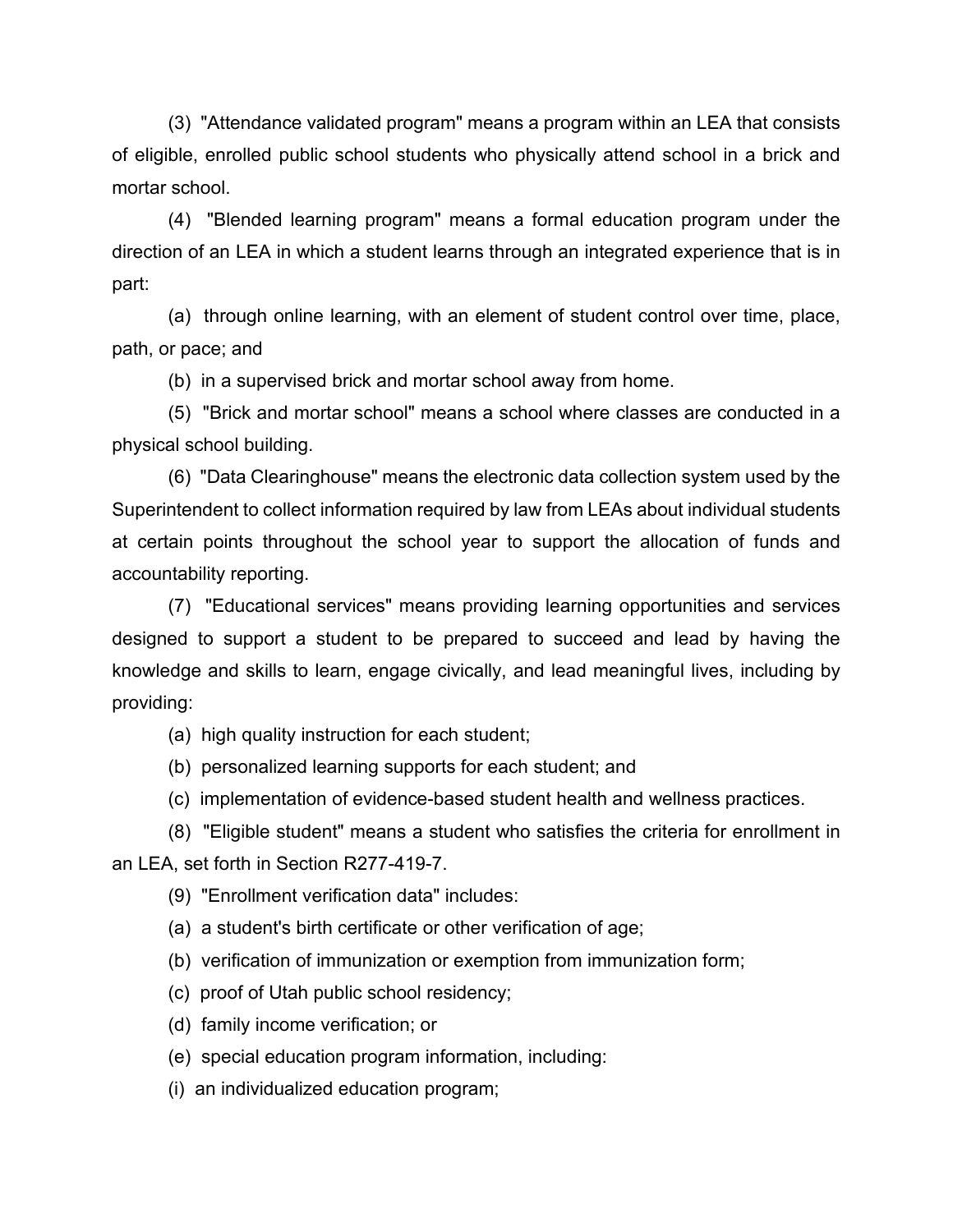(ii) a Section 504 accommodation plan; or

(iii) an English learner plan.

(10)(a) "Home school" means the formal instruction of children in their homes instead of in an LEA.

(b) "Home school" does not include public school instruction provided in a home, including when:

(i) an online student receives instruction at home, but the student is enrolled in a public school that follows state Core Standards;

(ii) an online student is:

(A) subject to laws and rules governing state and federal mandated tests; and

(B) included in accountability measures; or

(iii) an online student receives instruction under the direction of a highly qualified, licensed teacher who is subject to the licensure requirements of R277-301 and fingerprint and background checks consistent with R277-214 and R277-309.

(11) "Home school course" means instruction:

(a) delivered in a home school environment where the curriculum and instruction methods, evaluation of student progress or mastery, and reporting, are provided or administered by the parent, guardian, custodian, or other group of individuals; and

(b) not supervised or directed by an LEA.

(12)(a) "Influenza pandemic" or "pandemic" means a global outbreak of serious illness in people.

(b) "Influenza pandemic" or "pandemic" may be caused by a strain of influenza that most people have no natural immunity to and that is easily spread from person to person.

(13) "ISI-1" means a student who receives 1 to 59 minutes of YIC related services during a typical school day.

(14) "ISI-2" means a student who receives 60 to 179 minutes of YIC related services during a typical school day.

(15) "Learner validated enrollment measurement" means a methodology used to establish a student's membership or enrollment status for purposes of generating membership days.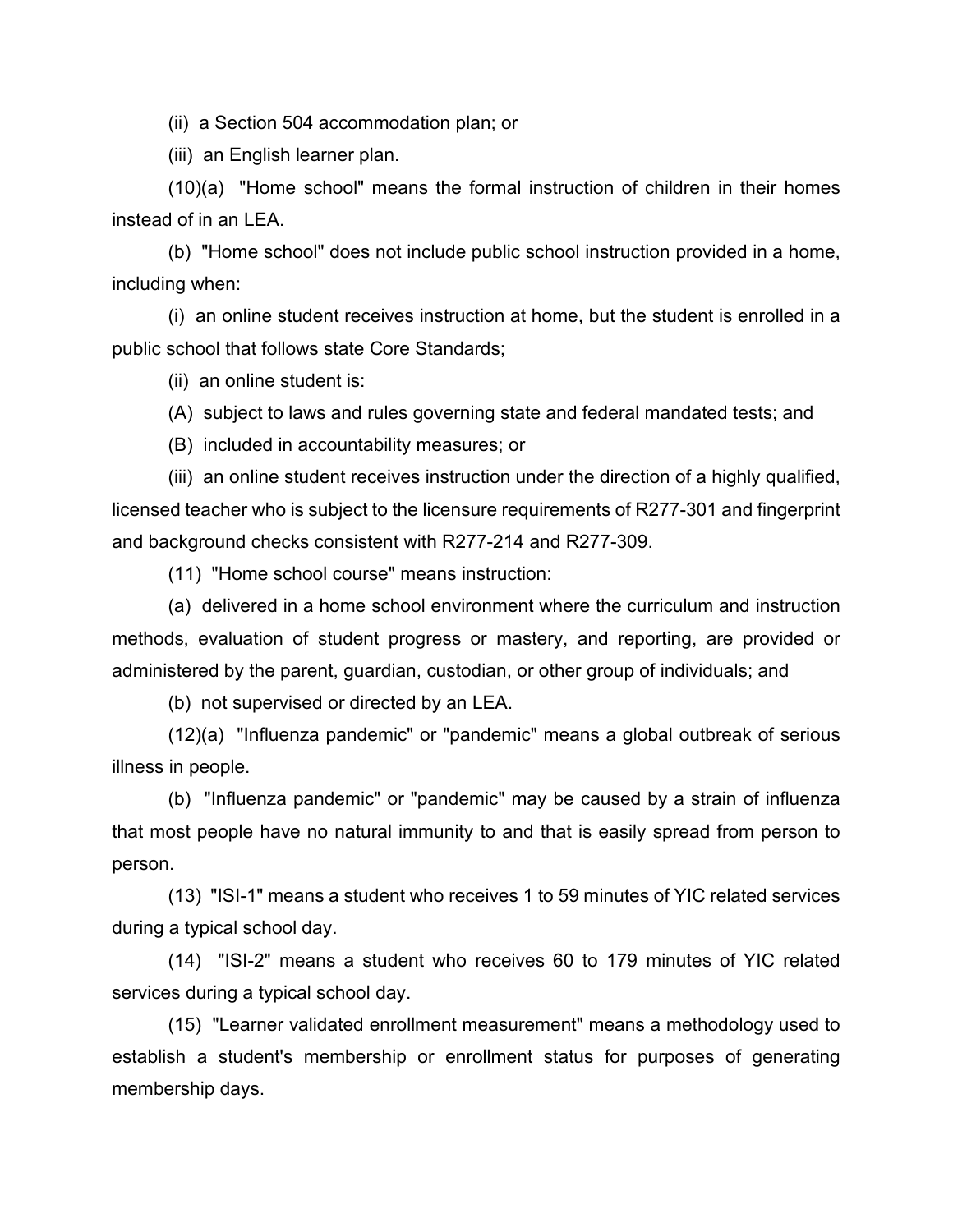(16) "Learner validated program" means a program within an LEA that consists of eligible, enrolled public school students where the student receives instruction through:

(a) an online learning program;

(b) a blended learning program; or

(c) a personalized, competency-based learning program.

(17)(a) "Membership" means a public school student is on the current roll of a public school class or public school as of a given date.

(b) A student is a member of a class or school from the date of entrance at the school and is placed on the current roll until official removal from the class or school due to the student having left the school.

(c) Removal from the roll does not mean that an LEA should delete the student's record, only that the student should no longer be counted in membership.

(18) "Minimum School Program" means the same as that term is defined in Section 53F-2-102.

(19) "Online learning program" means a program:

(a) that is under the direction of an LEA; and

(b) in which students receive educational services primarily over the internet.

(20) "Personalized, Competency-based Learning Grants Program" means an education program that provides instruction through personalized, competency-based learning as defined in Section 53F-5-501.

(21) "Private school" means an educational institution that:

(a) is not an LEA;

(b) is owned or operated by a private person, firm, association, organization, or corporation; and

(c) is not subject to governance by the Board consistent with the Utah Constitution.

(22) "Program" means a course of instruction within a school that is designed to accomplish a predetermined curricular objective or set of objectives.

(23) "Qualifying school age" means:

(a) a person who is at least five years old and no more than 18 years old on or before September 1;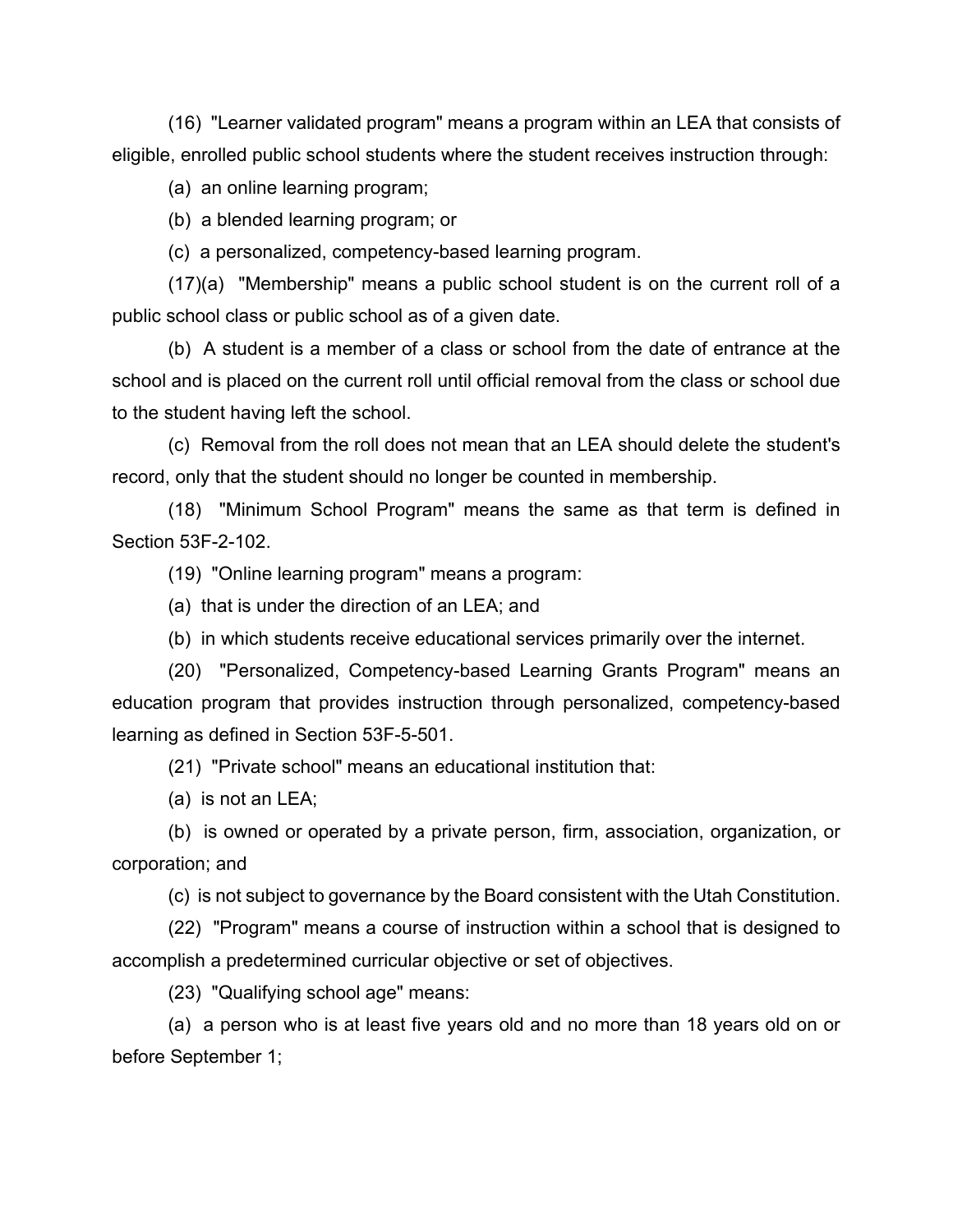(b) with respect to special education, a person who is at least three years old and no more than 21 years old on or before July 1;

(c) with respect to YIC, a person who is at least five years old and no more than 21 years old on or before September 1.

(24) "Resource" means a student who receives 1 to 179 minutes of special education services during a typical school day consistent with the student's IEP provided for under the Individuals with Disabilities Education Act (IDEA), 20 U.S.C. Sec. 1400 et seq., amended in 2004.

(25) "Retained senior" means a student beyond the general compulsory school age who is authorized at the discretion of an LEA to remain in enrollment as a high school senior in the years after the student's cohort has graduated due to:

(a) sickness;

(b) hospitalization;

(c) pending court investigation or action; or

(d) other extenuating circumstances beyond the control of the student.

(26) "S1" means the record maintained by the Superintendent containing individual student demographic and school membership data in a Data Clearinghouse file.

(27) "S2" means the record maintained by the Superintendent containing individual student data related to participation in a special education program in a Data Clearinghouse file.

(28) "S3" means the record maintained by the Superintendent containing individual student data related to participation in a YIC program in a Data Clearinghouse file.

(29) "School" means an educational entity governed by an LEA that:

(a) is supported with public funds;

(b) includes enrolled or prospectively enrolled full-time students;

(c) employs licensed educators as instructors that provide instruction consistent with Section R277-301;

(d) has one or more assigned administrators;

(e) is accredited consistent with Section R277-410-3; and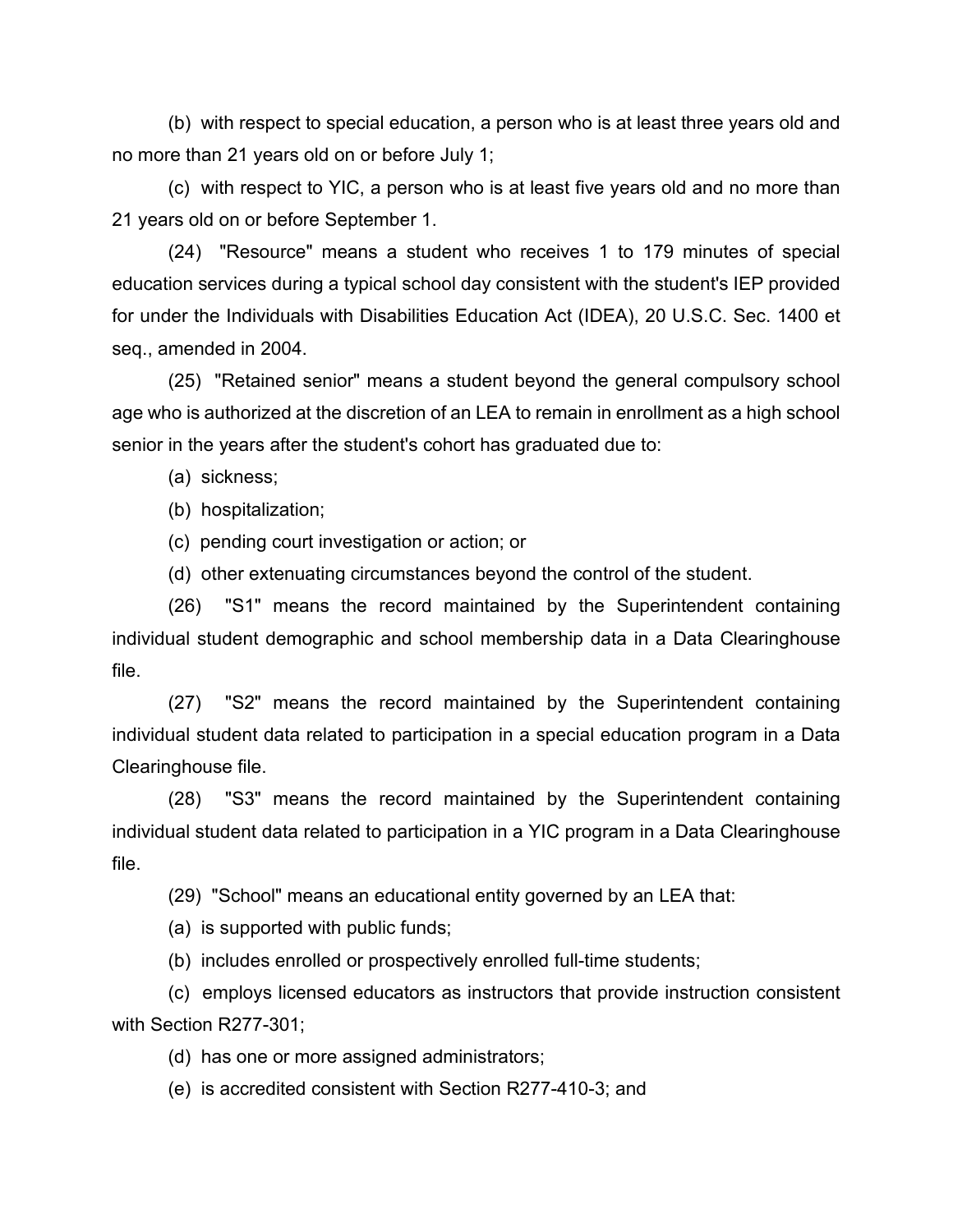(f) administers required statewide assessments to the school's students.

(30) "School day" means a day where an LEA provides educational services to students subject to the requirements described in Section R277-419-5.

(31) "School membership" means membership other than in a special education or YIC program in the context of the Data Clearinghouse.

(32) "School of enrollment" means:

(a) a student's school of record; and

(b) the school that maintains the student's cumulative file, enrollment information, and transcript for purposes of high school graduation.

(33) "School reopening requirements template" means the template LEAs are required to submit to Superintendent as an assurance that the LEA has addressed state requirements for reopening schools for in person learning for the 2020-21 school year.

(34) "School year" means the 12 month period from July 1 through June 30.

(35) "Self-contained" means a public school student with an IEP or YIC, who receives 180 minutes or more of special education or YIC related services during a typical school day.

(36) "Self-Contained Resource Attendance Management (SCRAM)" means a record that tracks the aggregate membership of public school special education students for state funding purposes.

(37) "SSID" means Statewide Student Identifier.

(38) "Unexcused absence" means an absence charged to a student when:

(a) the student was not physically present at school at any of the times attendance checks were made in accordance with Subsection R277-419-11(5); and

(b) the student's absence could not be accounted for by evidence of a legitimate or valid excuse in accordance with local board policy on truancy as defined in Section 53G-6-201.

(39) "Weighted pupil unit" or "WPU" means the same as that term is defined in Section 53F-2-102.

(40) "Year end upload" means the Data Clearinghouse file due annually by July 15 from LEAs to the Superintendent for the prior school year.

(41) "Youth in custody or YIC" means a person under the age of 21 who is: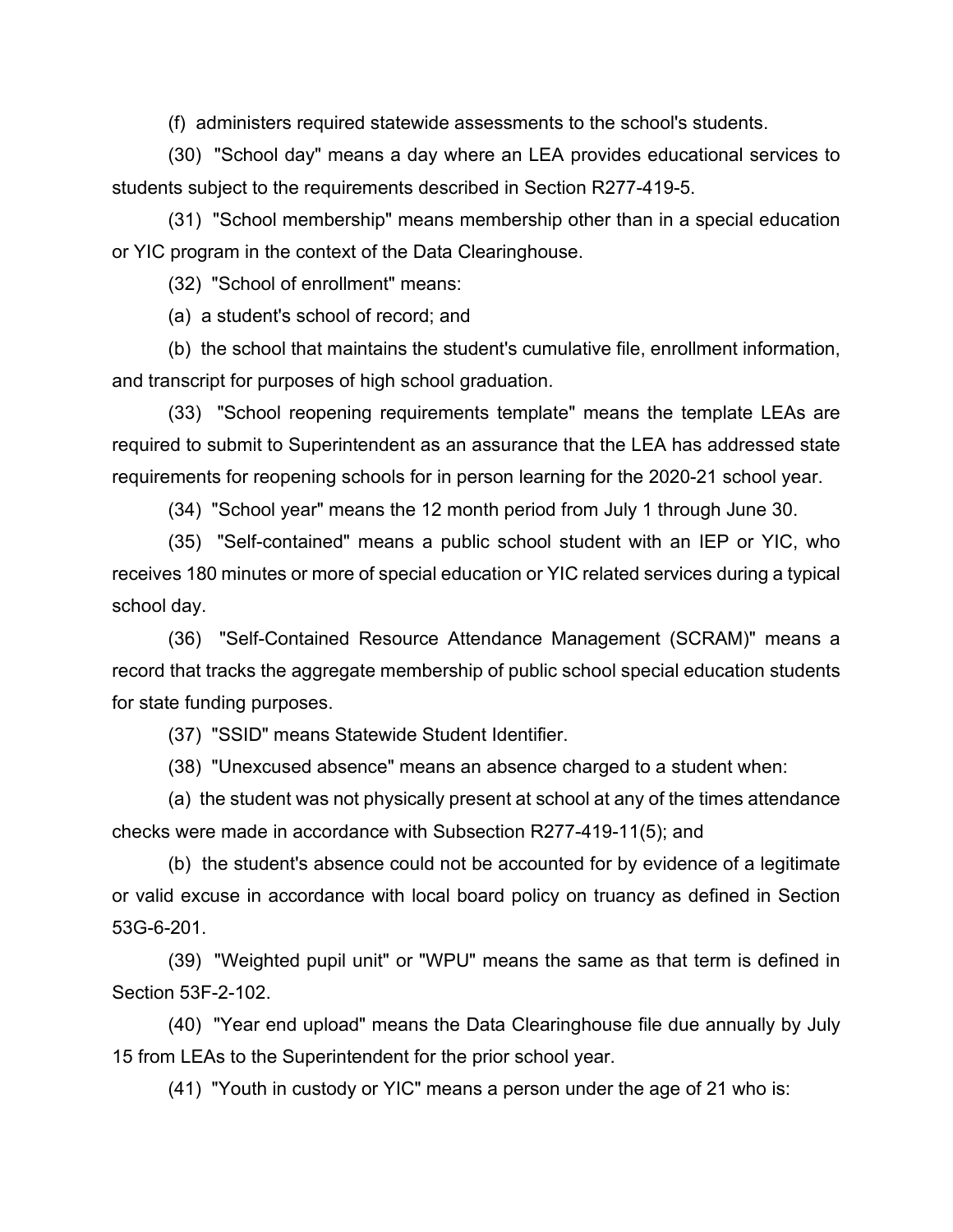(a) in the custody of the Department of Human Services;

(b) in the custody of an equivalent agency of a Native American tribe recognized by the United States Bureau of Indian Affairs and whose custodial parent or legal guardian resides within the state; or

(c) being held in a juvenile detention facility.

# **R277-419-3. Incorporation by Reference of Continuity of Education Plan Form and School Reopening Requirements Template.**

(1) This rule incorporates by reference:

(a) the Continuity of Education Plan form created by the Superintendent, which requires planning for services in the event of a school closure, including:

(i) e-learning;

- (ii) special education services;
- (iii) student meals;
- (iv) event planning; and
- (v) staffing.

(b) the School Reopening Requirements Template created by the Superintendent and based on the K-12 School Reopening Requirements and Recommendations approved by the Board, which an LEA is required to submit to the Superintendent as an assurance that the LEA has addressed state requirements for safely reopening schools for the 2020-21 year.

- (2) A copy of the Continuity of Education Plan form is located at:
- (a) http://schools.utah.gov/File/56b38326-eb40-4e8e-bca2-e78437cd5897; and
- (b) the Utah State Board of Education.
- (3) A copy of the School Reopening Requirements template is located at:
- (a) https://www.schools.utah.gov/file/37363ea4-65fe-4c4e-9064-665f2ba4890c;

and

(b) the Utah State Board of Education.

# **R277-419-4. Schools and Programs.**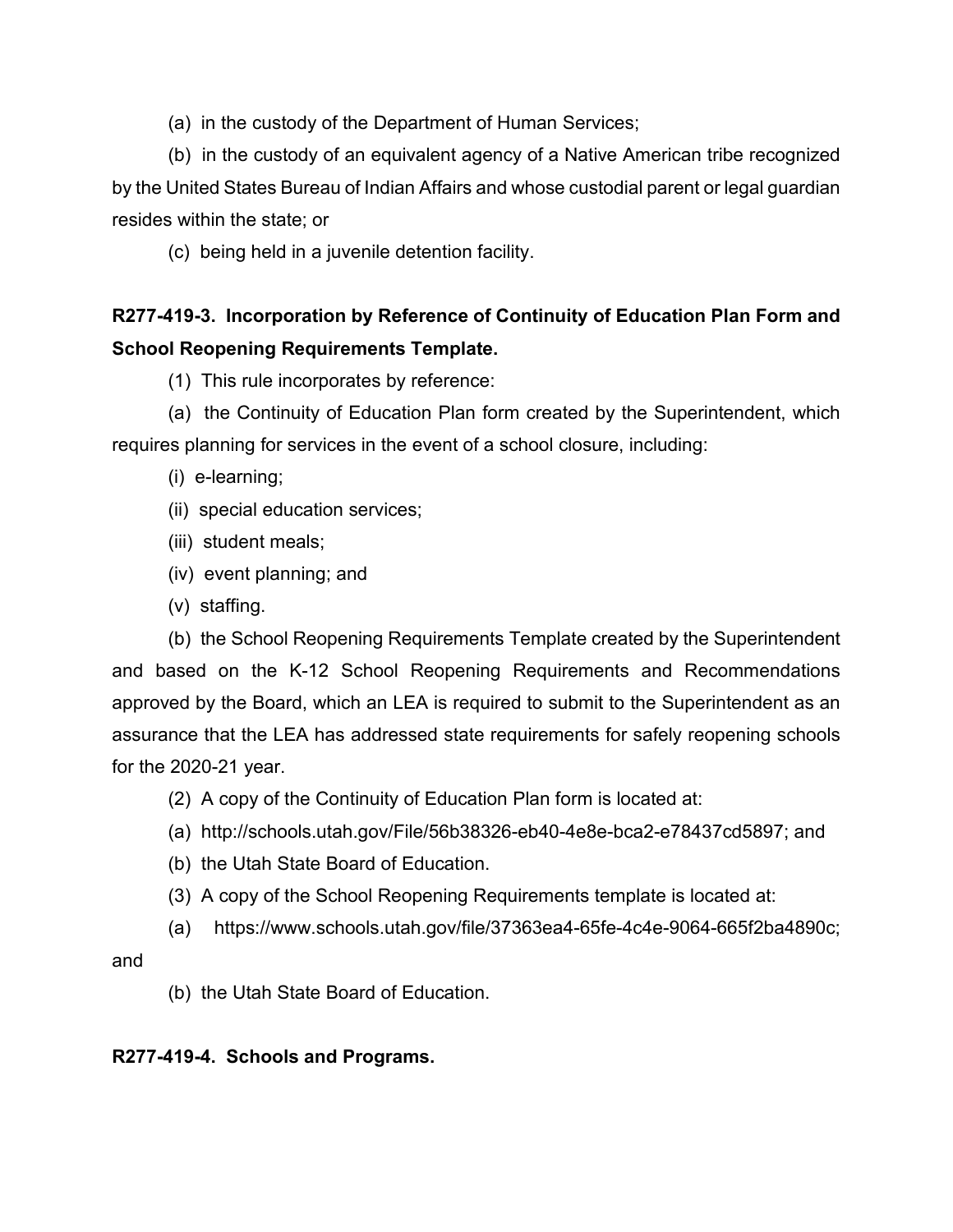(1)(a) The Superintendent shall provide a list to each school detailing the required accountability reports and other state-mandated reports for the school type and grade range.

(b) A school shall submit a Clearinghouse report to the Superintendent.

(c) A school shall employ at least one licensed educator and one administrator.

(2)(a) A student who is enrolled in a program is considered a member of a public school.

(b) The Superintendent may not require programs to receive separate accountability and other state-mandated reports.

(c) A student reported under an LEA's program shall be included in the LEA's WPU and student enrollment calculations of the LEA's school of enrollment.

(d) A course taught at a program shall be credited to the appropriate school of enrollment.

(3) A private school or program may not be required to submit data to the Superintendent.

(4) A private school or program may not receive annual accountability reports.

#### **R277-419-5. Minimum School Days.**

(1)(a) Except as provided in Subsection (1)(b), Section R277-419-6, and Subsection 53F-2-102(4), an LEA shall provide educational services over a minimum of 180 school days each school year.

(b) an LEA may seek an exception to the number of school days described in Subsection (1)(a):

(i) except as provided in Subsection  $(1)(b)(ii)$ , for a whole school or LEA as described in R277-121;

(ii) for a school closure due to snow, inclement weather, or other emergency as described in Section R277-121-5; or

(iii) for an individual student as described in Section R277-419-14.

(2) An LEA may offer the required school days described in Subsection (1)(a) at any time during the school year, consistent with the law.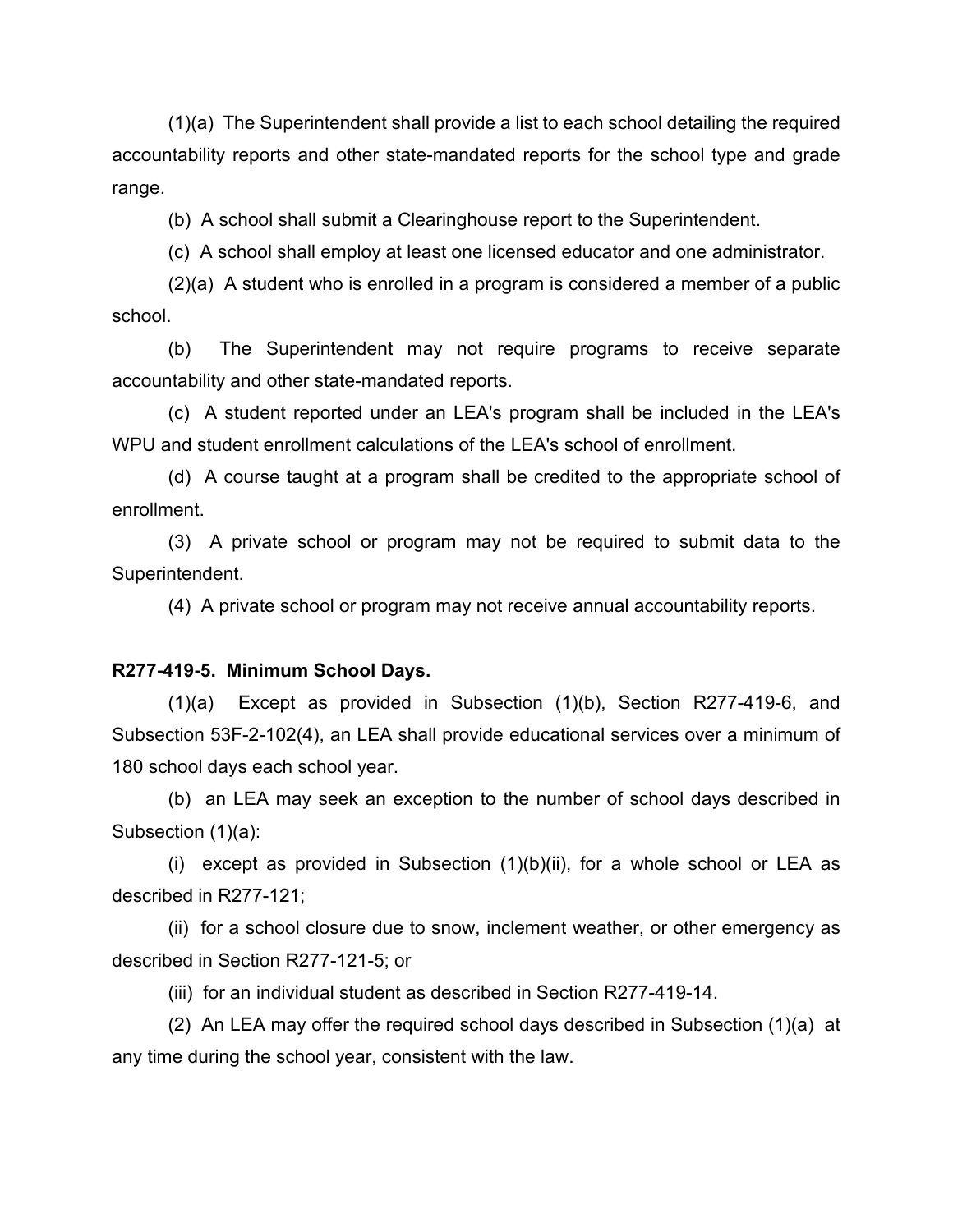(3) An LEA shall plan for emergency, activity, and weather-related exigency time in its annual calendaring.

(4) Minimum standards apply to a public school in all settings unless Utah law or this rule provides for a specific exception.

(5) An LEA's governing board shall provide adequate contingency school days in the LEA's yearly calendar to avoid the necessity of requesting a waiver except in the most extreme circumstances.

(6)(a) A school may conduct parent-teacher and student Plan for College and Career Readiness conferences during the school day.

(b) Parent-teacher and college and career readiness conferences may only be held for a total of the equivalent of three full school days for the school year.

(c) Student membership for professional development or parent-teacher conference days shall be counted as that of the previous school day.

(d) An LEA may designate no more than a total of 12 educational service days at the beginning of the school year, at the end of the school year, or both for the assessment of students entering or completing kindergarten.

(e) If educational service days are designated for kindergarten assessment:

(i) an LEA shall designate the days in an open meeting;

(ii) an LEA shall provide adequate notice and explanation to kindergarten parents well in advance of the assessment period;

(iii) qualified school employees shall conduct the assessment consistent with Section 53G-7-205; and

(iv) assessment time per student shall be adequate to justify the forfeited instruction time.

(f) The final decision and approval regarding planning time, parent-teacher and Student Plan for College and Career Readiness conferences rests with an LEA, consistent with Utah Code and Board administrative rules.

(g) Total instructional time and school calendars shall be approved by an LEA in an open meeting.

### **R277-419-6. Waiver of the 990 Hour Requirement For the 2020-21 School Year.**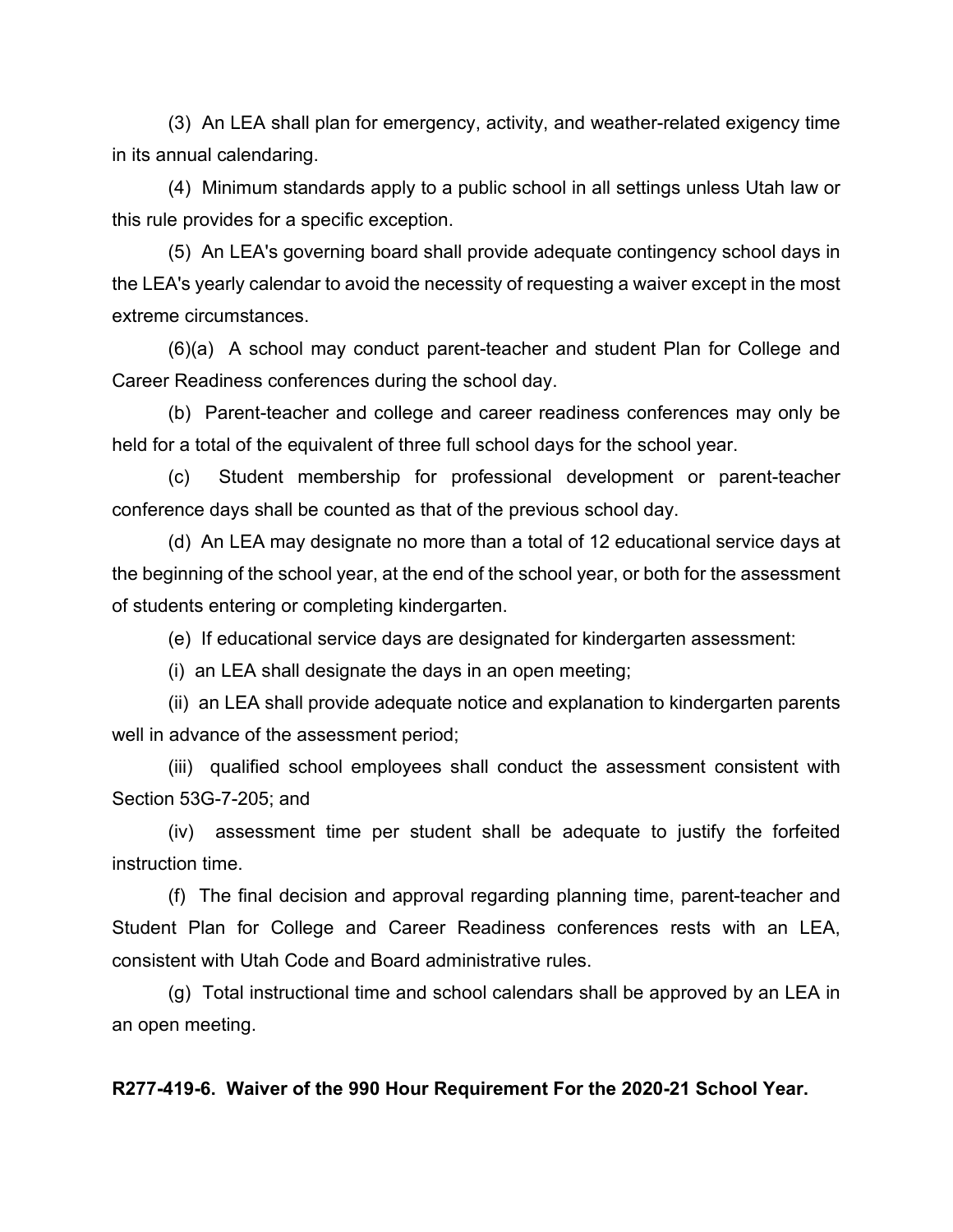Notwithstanding the requirements of Section R277-419-5, for the 2020-21 school year, an LEA is not subject to the requirement to conduct school for at least 990 hours of educational services if, by August 1, 2020, the LEA includes in the LEA's reopening requirements template, how the LEA will ensure continuity of teaching and learning by providing high quality instruction that includes blended learning and formative assessment strategies.

# **R277-419-7. Student Membership Eligibility and Learner Validated Enrollment Measurements.**

(1) A student may enroll in two or more LEAs at the discretion of the LEAs.

(2) A kindergarten student may only enroll in one LEA at a time.

(3) To generate membership for funding through the Minimum School Program on any school day, an LEA shall ensure that a student being counted by the LEA in membership:

(a) has not previously earned a basic high school diploma or certificate of completion;

(b) has not been enrolled in a YIC program with a YIC time code other than ISI-1 or ISI-2;

(c) does not have unexcused absences, which are determined using one of the learner validated enrollment measurements described in Subsection (4);

(d) is a resident of Utah as defined under Section 53G-6-302;

(e) is of qualifying school age or is a retained senior;

(f)(i) is expected to attend a regular learning facility operated or recognized by an LEA on each regularly scheduled school day, if enrolled in an attendance validated program;

(ii) has direct instructional contact with a licensed educator provided by an LEA at:

(A) an LEA-sponsored center for tutorial assistance; or

(B) the student's place of residence or convalescence for at least 120 minutes each week during an expected period of absence, if physically excused from such a facility for an extended time, due to: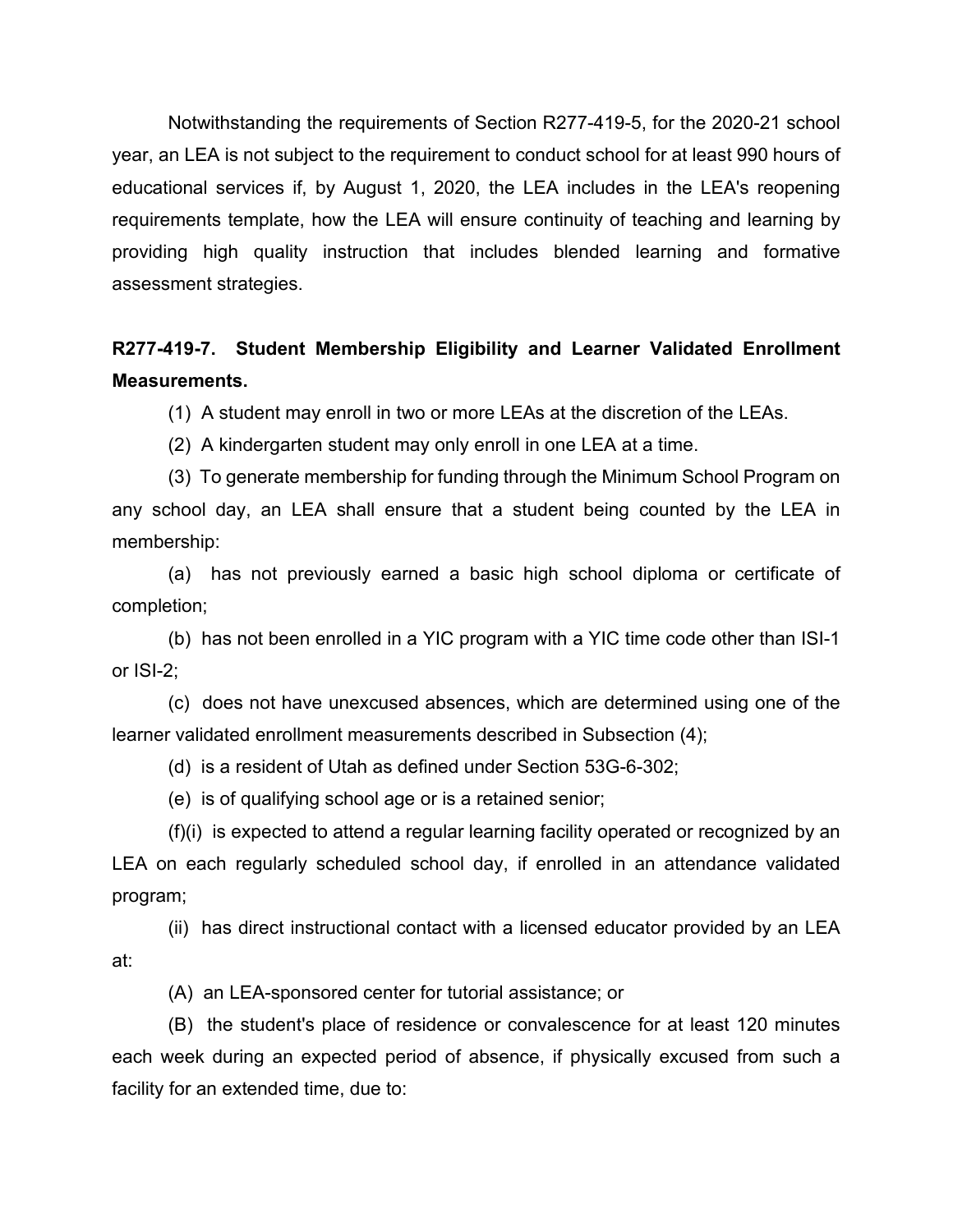(I) injury;

(II) illness;

(III) surgery;

(IV) suspension;

(V) pregnancy;

(VI) pending court investigation or action; or

(VII) an LEA determination that home instruction is necessary;

(iii) is enrolled in an approved CTE course on the campus of another state funded institution where such a course is:

(A) not offered at the student's school of membership;

(B) being used to meet Board-approved CTE graduation requirements under Subsection R277-700-6(16); and

(C) a course consistent with the student's Plan for College and Career Readiness;

or

(iv) is enrolled in a learner validated program under the direction of an LEA that:

(A) is consistent with the student's Plan for College and Career Readiness;

(B) has been approved by the student's counselor; and

(C) includes regular instruction or facilitation by a designated employee of an LEA.

(4) An LEA shall use one of the following learner validated enrollment measures:

(a) For a student primarily enrolled in an attendance validated program, the LEA may not count a student as an eligible student if the eligible student has unexcused absences during the prior ten consecutive school days.

(b) For a student enrolled in a learner validated program, an LEA shall:

(i) adopt a written policy that designates a learner validated enrollment measurement to document the learner validated membership or enrollment status for each student enrolled in the learner validated program consistent with this Section;

(ii) document each student's continued enrollment status in compliance with the learner validated enrollment policy at least once every ten consecutive school days; and

(iii) appropriately adjust and update student membership records in the student information system for students that did not meet the learner validated enrollment measurement, consistent with this Section.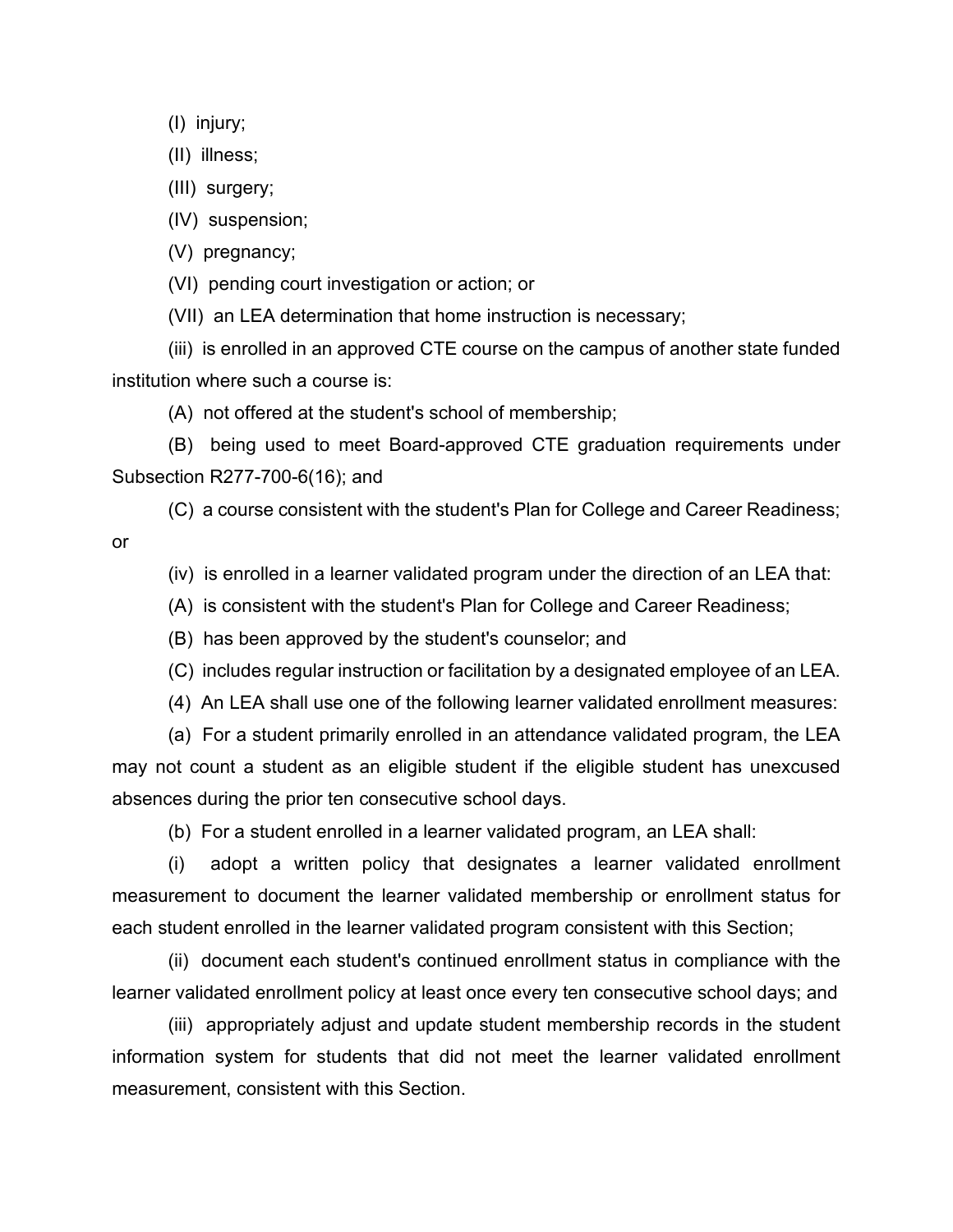(c) For a student enrolled in an learner validated program, the LEA may not count a student as an eligible student if the LEA has not personally engaged with the student during the prior ten consecutive school days.

(5) The learner validated enrollment measurement described in Subsection (4)(b) may include the following components, in addition to other components, as determined by an LEA:

(a) a minimum student login or teacher contact requirement;

(b) required periodic contact with a licensed educator;

(c) a minimum hourly requirement, per day or week, when students are engaged in course work; or

(d) required timelines for a student to provide or demonstrate completed assignments, coursework or progress toward academic goals.

(6)(a) Beginning with the 2021-22 school year, an LEA shall submit each student's attendance validated or learner validated enrollment status through the UTREx or Data Clearinghouse.

(b) For a student who participates in both attendance validated, and learner validated programs, the LEA shall designate the student's status as learner validated enrollment.

(7)(a) An LEA desiring to generate membership for student enrollment in courses outlined in Subsection (3)(f)(iii), or to seek a waiver from a requirement in Subsection (3)(f)(iii), shall submit an application for course approval by April 1 of the year prior to which the membership will be counted.

(b) An LEA shall be notified within 30 days of the application deadline if courses have been approved.

### **R277-419-8. Student Membership Calculations.**

(1)(a) Except as provided in Subsection (1)(b) or (1)(c), a student enrolled in only one LEA during a school year is eligible for no more than 180 days of regular membership per school year.

(b) An early graduation student may be counted for more than 180 days of regular membership in accordance with the student's early graduation student education plan.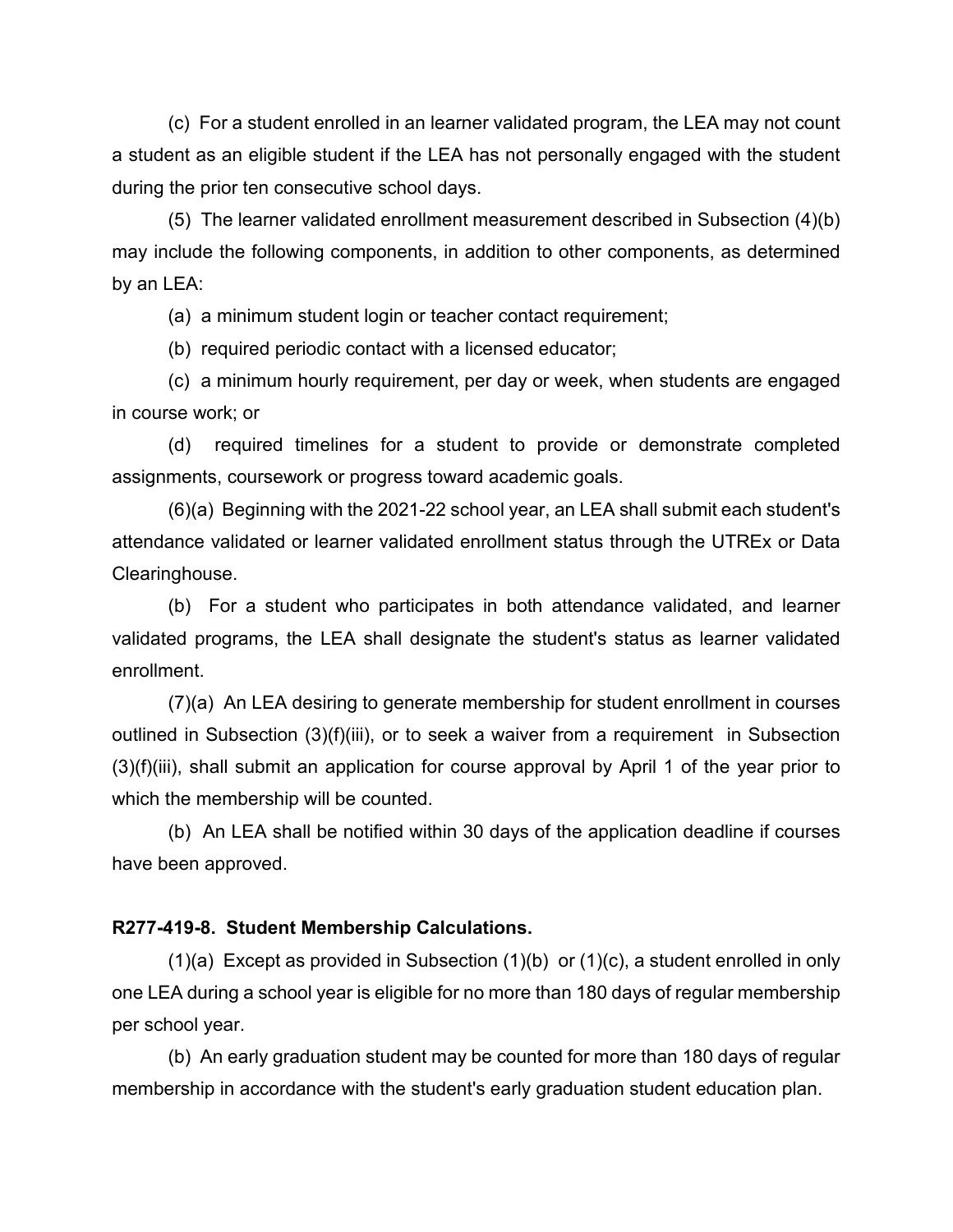(c) A student transferring within an LEA to or from a year-round school is eligible for no more than 205 days of regular membership per school year.

 $(2)(a)$  Except as provided in Subsection  $(2)(b)$ ,  $(2)(c)$ , or  $(2)(d)$ , a student enrolled in two or more LEAs during a school year is eligible for no more than 180 days of regular membership per school year.

(b) A student transferring to or from an LEA with a schedule approved under Subsection R277-419-5(1)(b) is eligible for no more than 220 days of regular membership per school year.

(c) A student transferring to or from an LEA where the student attended or will attend a year-round school is eligible for no more than 205 days of regular membership per school year.

(d) If the exceptions in Subsections  $(2)(b)$  and  $(2)(c)$  do not apply but a student transfers from one LEA to another at least one time during the school year, the student is eligible for regular membership in an amount not to exceed the sum of:

(i) 170 days; plus

(ii) 10 days multiplied by the number of LEAs the student attended during the school year.

(3) If a student is enrolled in two or more LEAs during a school year and the aggregate regular membership generated for the student between the LEAs exceeds the amount allowed under Subsection (2), the Superintendent shall apportion the days of regular membership allowed between the LEAs.

(4) If a student was enrolled for only part of the school day or only part of the school year, an LEA shall prorate the student's membership according to the number of hours, periods or credits for which the student actually was enrolled in relation to the number of hours, periods or credits for which a full-time student normally would have been enrolled, for example:

(a) if the student was enrolled for four periods each day in a seven period school day for 180 school days, the student's aggregate membership would be 4/7 of 180 days or 103 days; or

(b) if the student was enrolled for seven periods each day in a seven period school day for 103 school days, the student's membership would also be 103 days.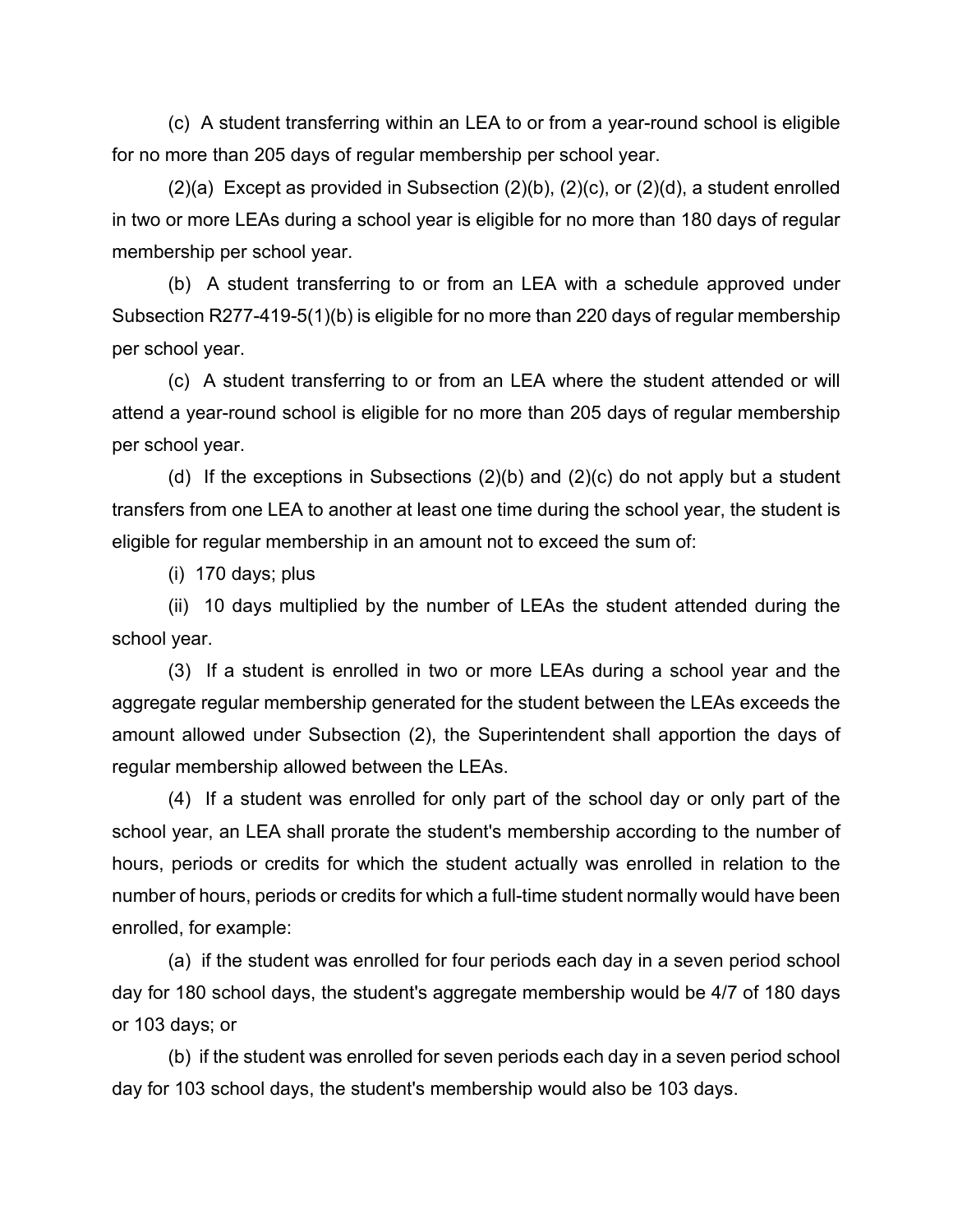(5)(a) An LEA shall calculate the days in membership for all students using a method equivalent to the following: total clock hours of educational services for which the student was enrolled during the school year divided by 990 hours and then multiplied by 180 days and finally rounded up to the nearest whole day.

(b) For example, if a student was enrolled for only 900 hours during the school year, the student's aggregate membership would be (900/990)\*180, and the LEA would report 164 days.

(6) The sum of regular plus self-contained special education and self-contained YIC membership days may not exceed 180 days.

(7) The sum of regular and resource special education membership days may not exceed 360 days.

(8) The sum of regular, ISI-1 and ISI-2 YIC membership days may not exceed 360 days.

(9) An LEA may also count a student in membership for the equivalent in hours of up to:

(a) one period each school day, if the student has been:

(i) released by the school, upon a parent or guardian's request, during the school day for religious instruction or individual learning activity consistent with the student's SEOP/Plan for College and Career Readiness; or

(ii) participating in one or more co-curricular activities under Rule R277-438, but has otherwise been exempted from school attendance under Section 53G-6-204 for home schooling;

(b) two periods each school day per student for time spent in bus travel during the regular school day to and from another state funded institution, if the student is enrolled in CTE instruction consistent with the student's SEOP/Plan for College and Career Readiness;

(c) all periods each school day, if the student is enrolled in:

(i) a concurrent enrollment program that satisfies the provisions of Title 53E, Chapter 10, Part 3, Concurrent Enrollment;

(ii) a private school without religious affiliation under a contract initiated by an LEA to provide special education services which directs that the instruction be paid by public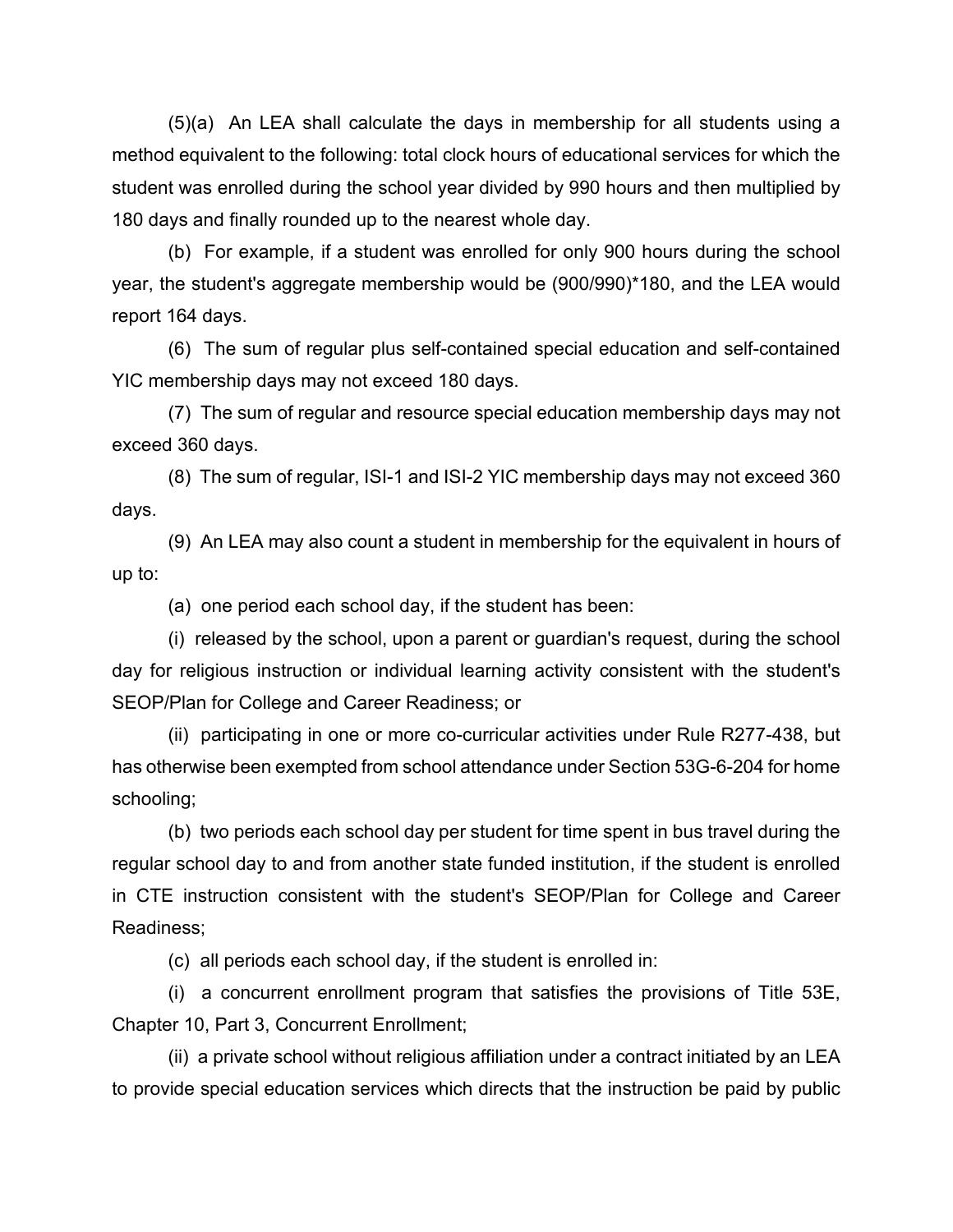funds if the contract with the private school is approved by an LEA board in an open meeting;

(iii) a foreign exchange student program under Subsection 53G-6-707; or

(iv) a school operated by an LEA under a Utah Schools for the Deaf and the Blind IEP provided that:

(A) the student may only be counted in S1 membership and may not have an S2 record; and

(B) the S2 record for the student is submitted by the Utah Schools for the Deaf and the Blind.

(10)(a) Except as provided in Subsection (10)(b), a student receiving instruction delivered in a home school course or by a private school is not eligible to be claimed in an LEA's membership and does not qualify for funding under the Minimum School Program in Title 53F, Chapter 2, Minimum School Program Act.

(b) Subsection (10)(a) does not apply to public school instruction provided by an LEA to a home school or private school student participating in dual enrollment as described in Section 53G-6-702.

## **R277-419-9. Student Membership Calculation During the 2020 Covid-19 Pandemic.**

Notwithstanding the requirements of Sections R277-419-7 and R277-419-8, the Superintendent shall calculate an LEA's membership for days of instruction from March 16, 2020 to June 30, 2020, based on the LEA's average rate of membership between July 1, 2019 and March 13, 2020 if:

(1) the LEA has submitted a continuity of education plan on or before June 1, 2020; and

(2) the LEA provides educational services through the end of the LEA's regular school year calendar.

## **R277-419-10. Calculations for a First Year Charter School.**

(1) For the first operational year of a charter school or a new satellite campus, the Superintendent shall determine the charter school's WPU funding based on October 1 counts.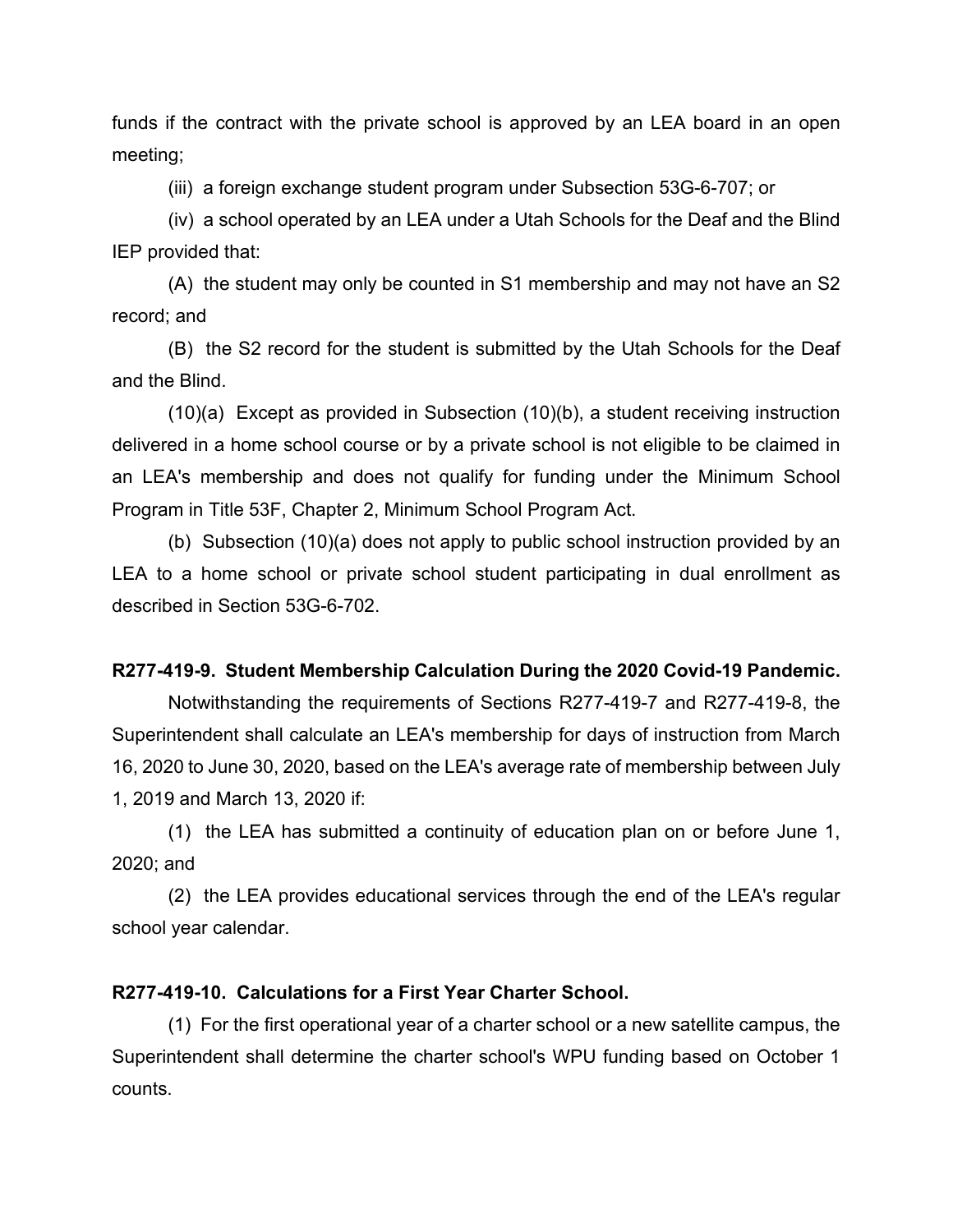(2) For the second operational year of a charter school or a new satellite campus, the Superintendent shall determine the charter school's WPU funding based on Section 53F-2-302.

# **R277-419-11. Reporting Requirements and LEA Records.**

(1) An LEA shall report aggregate membership for each student via the School Membership field in the S1 record and special education membership in the SCRAM Membership field in the S2 record and YIC membership in the S3 record of the Year End upload of the Data Clearinghouse file.

(2) In the Data Clearinghouse, aggregate membership is calculated in days of membership.

(3) To determine student membership, an LEA shall ensure that records of daily student attendance or student engagement are maintained in each school which clearly and accurately show for each student the:

- (a) entry date;
- (b) exit date;
- (c) exit or high school completion status;
- (d) whether or not an absence was excused;
- (e) disability status, resource or self-contained, if applicable; and
- (f) YIC status, ISI-1, ISI-2 or self-contained, if applicable.
- (4) An LEA shall ensure that:

(a) computerized or manually produced records for CTE programs are kept by teacher, class, and classification of instructional program Classification of instructionsl program or CIP code; and

(b) the records described in Subsection (4)(a) clearly and accurately show for each student in a CTE class the:

- (i) entry date;
- (ii) exit date; and
- (iii) excused or unexcused status of absence.

(5) An LEA shall ensure that each school within the LEA completes a minimum of one attendance check each school day.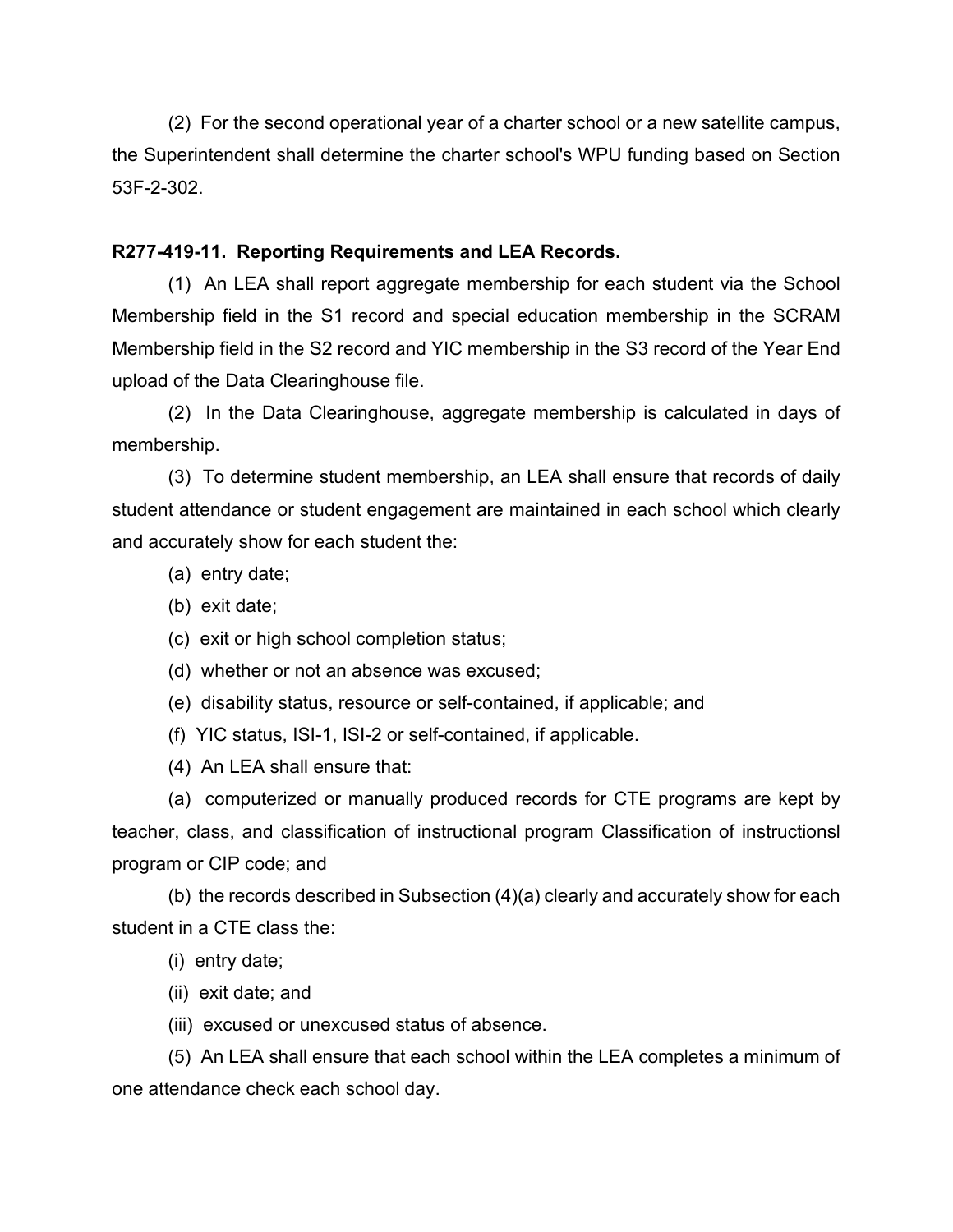(6) Due to school activities requiring schedule and program modification during the first days and last days of the school year:

(a) for the first five school days, an LEA may report aggregate days of membership equal to the number recorded for the second five-day period of the school year;

(b) for the last five-day period, an LEA may report aggregate days of membership equal to the number recorded for the immediately preceding five-day period; and

(c) schools shall continue educational service activities throughout required calendared days.

(7) The Superintendent:

(a) shall review each LEA's student membership and fall enrollment reports as they relate to the allocation of state funds; and

(b) may periodically or for cause review LEA records and practices for compliance with Federal and State laws and this rule.

### **R277-419-12. High School Completion Status.**

(1) An LEA shall account for the final status of students who enter high school, grades 9-12, whether they graduate or leave high school for other reasons, using the following decision rules to indicate the high school completion or exit status of each student who leaves the Utah public education system:

(a) graduates are students who earn a basic high school diploma by satisfying one of the options consistent with Rule R277-705 or out-of-school youths of school age who complete adult education secondary diploma requirements consistent with R277- 733;

(b) completers are students who have not satisfied Utah's requirements for graduation but who:

(i) are in membership in twelfth grade on the last day of the school year; and

(ii)(A) meet any additional criteria established by an LEA consistent with its authority under Rule R277-705;

(B) meet any criteria established for special education students under Utah State Board of Education Special Education Rules, Revised, June 2016, and available at: http://www.schools.utah.gov/sars/Laws.aspx and the Utah State Board of Education;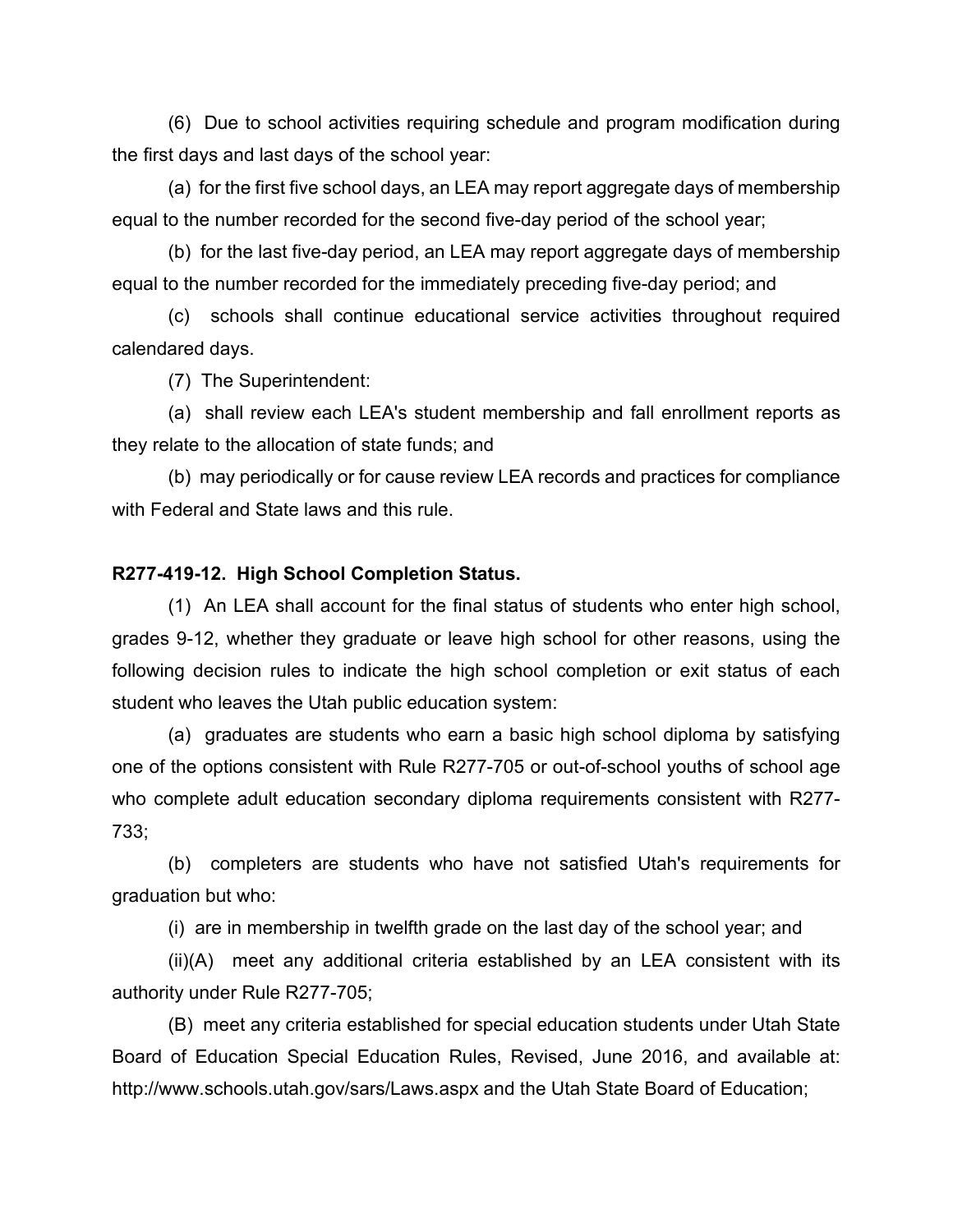(C) meet any criteria established for special education students under Subsection R277-700-8(5); or

(D) pass a General Educational Development or GED test with a designated score;

(c) continuing students are students who:

(i) transfer to higher education, without first obtaining a diploma;

(ii) transfer to the Utah Center for Assistive Technology without first obtaining a diploma; or

(iii) age out of special education;

(d) dropouts are students who:

(i) leave school with no legitimate reason for departure or absence;

(ii) withdraw due to a situation so serious that educational services cannot be continued even under the conditions of Subsection R277-419-7(3)(f)(ii);

(iii) are expelled and do not re-enroll in another public education institution; or

(iv) transfer to adult education;

(e) an LEA shall exclude a student from the cohort calculation if the student:

(i) transfers out of state, out of the country, to a private school, or to home schooling;

(ii) is a U.S. citizen who enrolls in another country as a foreign exchange student;

(iii) is a non-U.S. citizen who enrolls in a Utah public school as a foreign exchange student under Section 53G-6-707 in which case the student shall be identified by resident status, J for those with a J-1 visa, F for all others, not by an exit code;

(iv) dies; or

(v) beginning with the 2015-2016 school year, is attending an LEA that is not the student's school of enrollment.

(2)(a) An LEA shall report the high school completion status or exit code of each student to the Superintendent as specified in Data Clearinghouse documentation.

(b) High School completion status or exit codes for each student are due to the Superintendent by year end upload for review.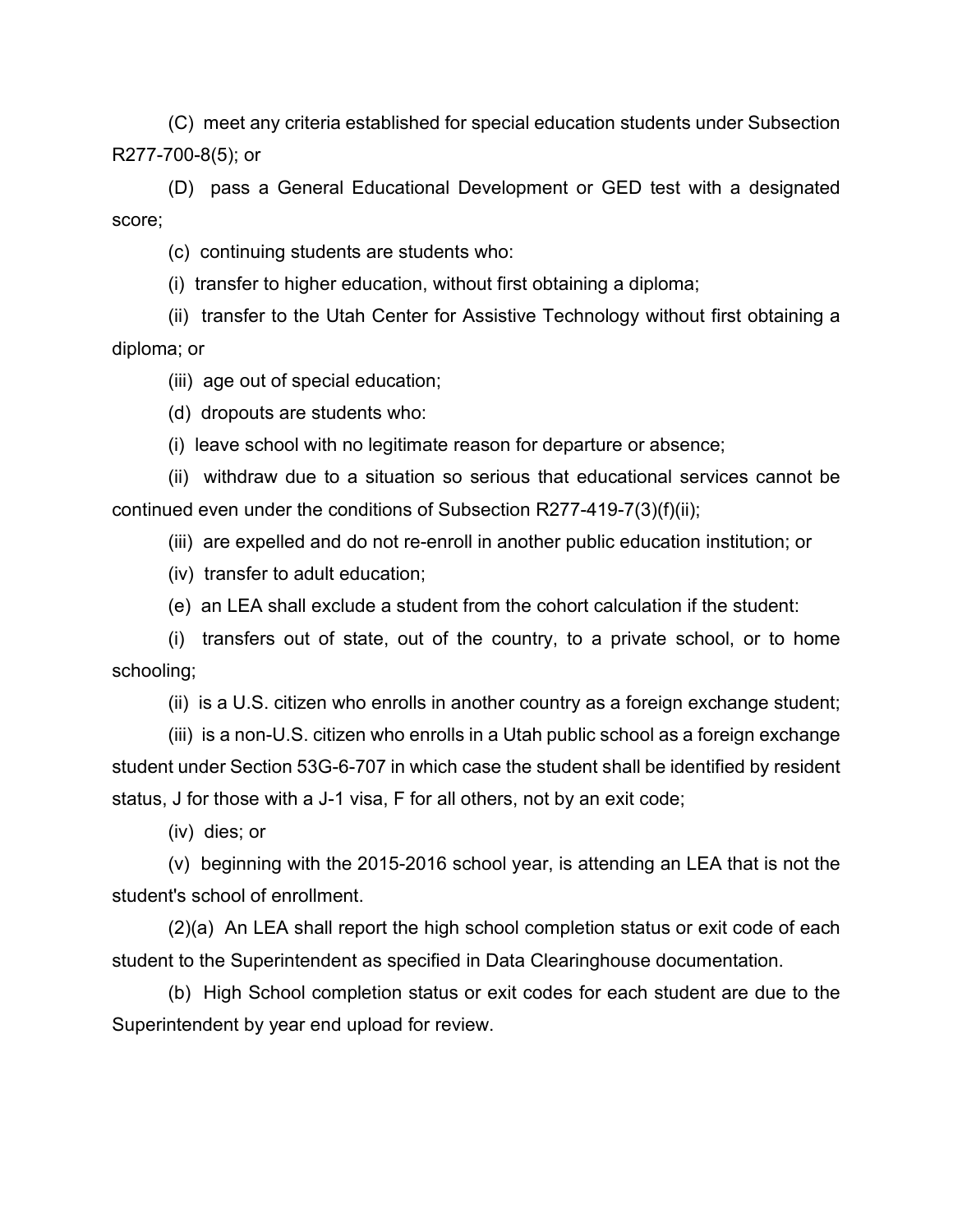(c) Except as provided in Subsection (2)(d), an LEA shall submit any further updates of completion status or exit codes by October 1 following the end of a student's graduating cohort pursuant to Rule R277-484.

(d) An LEA with an alternative school year schedule where the students have an extended break in a season other than summer, shall submit the LEA's data by the next complete data submission update, following the LEA's extended break, as defined in Rule R277-484.

(3)(a) The Superintendent shall report a graduation rate for each school, LEA, and the state.

(b) The Superintendent shall calculate the graduation rates in accordance with applicable federal law.

(c) The Superintendent shall include a student in a school's graduation rate if:

(i) the school was the last school the student attended before the student's expected graduation date; and

(ii) the student does not meet any exclusion rules as stated in Subsection  $(1)(e)$ .

(d) The last school a student attended will be determined by the student's exit dates as reported to the Data Clearinghouse.

(e) A student's graduation status will be attributed to the school attended in the student's final cohort year.

(f) If a student attended two or more schools during the student's final cohort year, a tie-breaking logic to select the single school will be used in the following hierarchical order of sequence:

(i) school with an attached graduation status for the final cohort year;

(ii) school with the latest exit date;

(iii) school with the earliest entry date;

(iv) school with the highest total membership;

(v) school of choice;

(vi) school with highest attendance; or

(vii) school with highest cumulative GPA.

(g) The Superintendent shall report the four-year cohort rate on the annual state reports.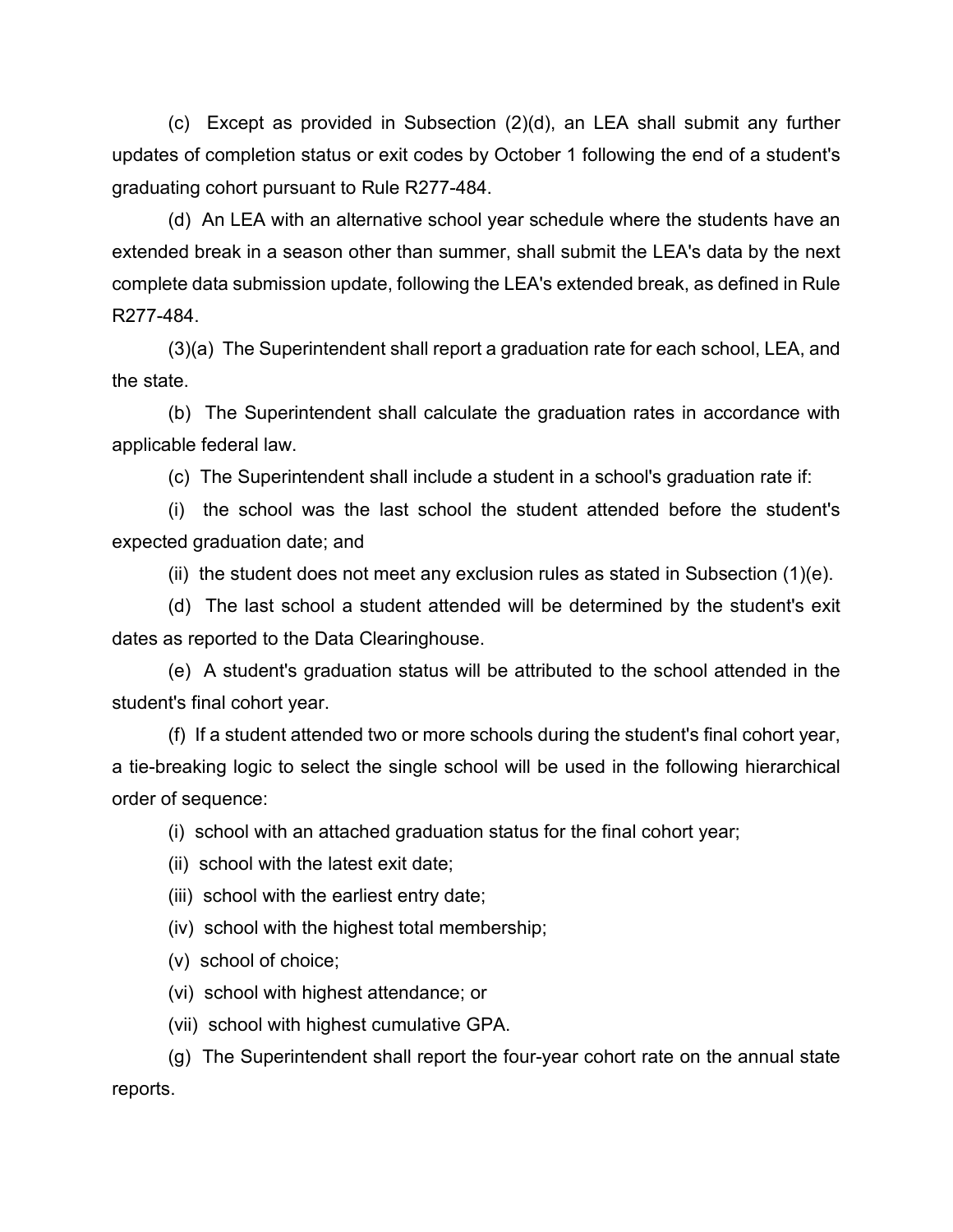### **R277-419-13. Student Identification and Tracking.**

(1)(a) Pursuant to Section 53E-4-308, an LEA shall:

(i) use the SSID system maintained by the Superintendent to assign every student enrolled in a program under the direction of the Board or in a program or a school that is supported by public school funding a unique student identifier; and

(ii) display the SSID on student transcripts exchanged with LEAs and Utah public institutions of higher education.

(b) The unique student identifier:

(i) shall be assigned to a student upon enrollment into a public school program or a public school-funded program;

(ii) may not be the student's social security number or contain any personally identifiable information about the student.

(2)(a) An LEA shall require all students to provide their legal first, middle, and last names at the time of registration to ensure that the correct SSID follows students who transfer among LEAs.

(b) A school shall transcribe the names from the student's birth certificate or other reliable proof of the student's identity and age, consistent with Section 53G-6-603;

(c) The direct transcription of student names from birth certificates or other reliable proof of student identity and age shall be the student's legal name for purposes of maintaining school records; and

(d) An LEA may modify the order of student names, provide for nicknames, or allow for different surnames, consistent with court documents or parent preferences, so long as legal names are maintained on student records and used in transmitting student information to the Superintendent.

(3) The Superintendent and LEAs shall track students and maintain data using students' legal names.

(4) If there is a compelling need to protect a student by using an alias, an LEA should exercise discretion in recording the name of the student.